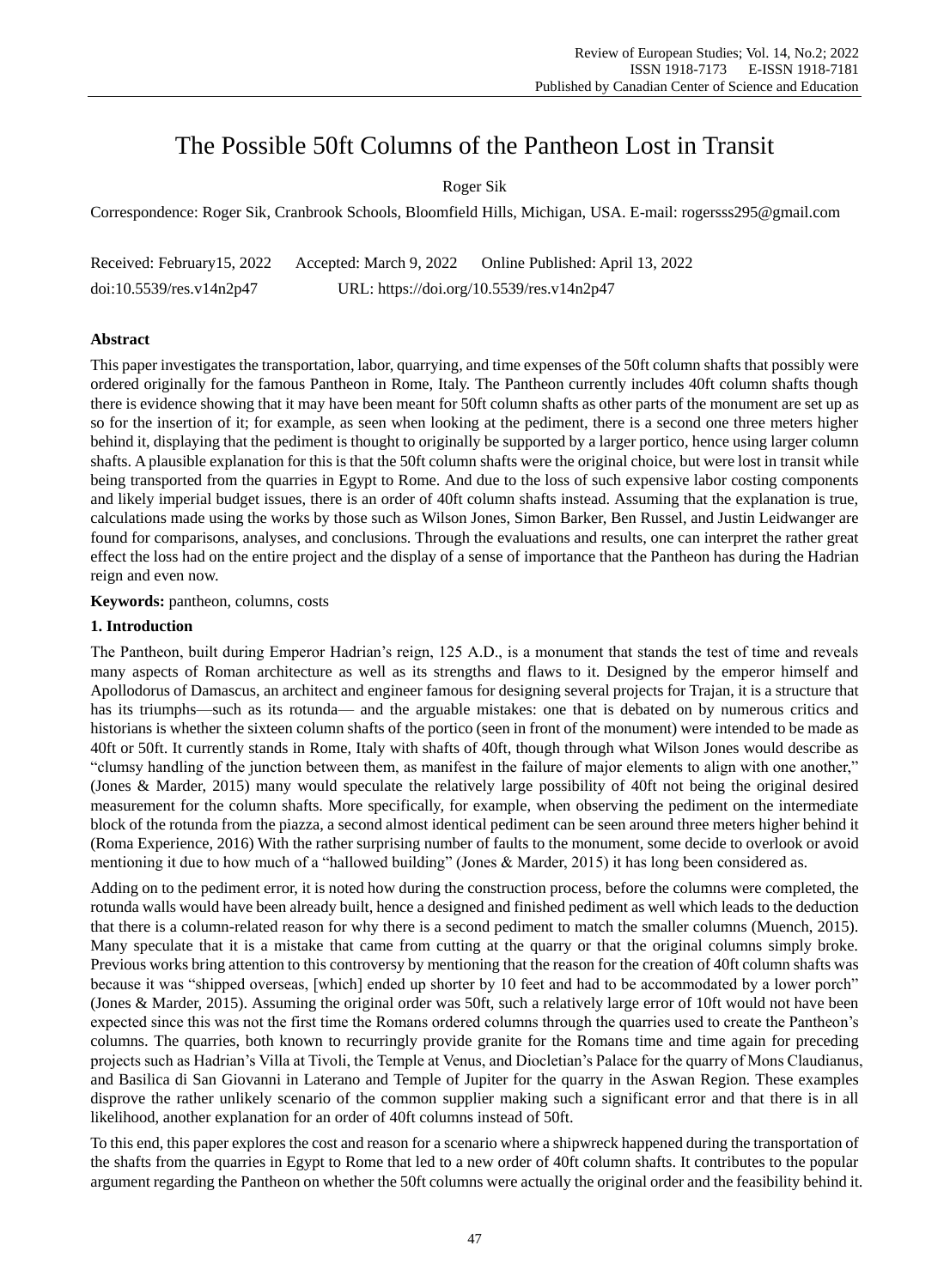The original order of quarrying 50ft column shafts were relatively large, a challenge during that time of Roman construction and engineering that would have been a feat if accomplished. Assuming that the 50ft column shafts did not make it to Rome, possibly due to natural disasters such as floods and earthquakes from the Nile or Alexandria, this loss would have been a hit to the imperial budget which forced them to order smaller shafts.

Through calculating the cost of creating and transporting sixteen 50ft and 40ft column shafts, these calculations can present another perspective of how the Pantheon should be viewed in terms of its general importance and glorious image in the eyes of many. It creates many implications in terms of its monumentality as well: it offers the thought of the great extra effort put through to try to obtain almost the same columns from Egypt. The Pantheon may not be that perfectly beautiful structure that many come to see it as, but it shows the praiseworthy labor and work that make it something beautiful in its own right.

# **2. Procedure**

The process of finding the cost of 50ft columns and 40ft columns first starts at finding the logistics of them, which includes their material, density, weight, height, and diameter, leading to information on the volume and surface area. This information helps with finding the column shafts' labor process done from the quarries to their destination. The step process decided on includes: quarrying, squaring, roughing out, rough dressing (curved), rough dressing (flat), and smooth dressing and polishing combined. Calculating the labor process of the two sizes allows an understanding of how much went into creating them. Then, the costs of transportation from the quarry, Mons Claudianus and Aswan Region, to Rome, is found, which completes finding the costs of creating the 50ft columns then replacing it with 40ft columns. Assuming that the 50ft columns are proportional to the 40ft columns, Table 1 displays the approximate measurements of the three parts of the columns used to find the surface area and volume.

| Measurements (Roman feet): |             |             |             |         |
|----------------------------|-------------|-------------|-------------|---------|
| 40ft Columns:              | Total       | Capital     | Base        | Shaft   |
| Surface Area               | 927.2409906 | 156.2753166 | 138.6219777 | 632.344 |
| Volume                     | 944.7247616 | 145.0695858 | 90.83333333 | 708.822 |
| <b>Height</b>              | 48          | 5.5         | 2.5         | 40      |
| Weight (tons)              | 86.71675892 | 13.33071869 | 8.346846847 | 65.0392 |
|                            |             |             |             |         |
| 50ft Columns:              | Total       | Capital     | Base        | Shaft   |
| Surface Area               | 1515.826026 | 218.6757648 | 271.6990763 | 1025.45 |
| Volume                     | 1974.420856 | 239.888088  | 249.2466667 | 1485.29 |
| Height                     | 60          | 6.5         | 3.5         | 50      |
| Weight                     | 181.2325536 | 22.04377025 | 22.90374775 | 136.285 |
| SA&Vol Proportions:        | Total       | Capital     | Base        | Shaft   |
| Volume (40ft to 50ft)      | 1:2.09      | 1:1.654     | 1:2.744     | 1:2.095 |
| SA (40ft to 50ft)          | 1:1.635     | 1:1.399     | 1:1.96      | 1:1.622 |

Table 1. Measurements of Bases, Capitals, and Shafts of 40ft and 50ft Columns

#### Table 2. Measurements

|                             | 40ft Column (roman feet) | 50ft Column (roman feet) |
|-----------------------------|--------------------------|--------------------------|
| Capital Height              | 5.5                      | 6.5                      |
| Capital Top Diameter        |                          | 8.3                      |
| Capital Bottom Diameter     | 4.5                      | 5.3                      |
| Base Height                 | 2.5                      | 3.5                      |
| Base Top Diameter           | 5                        | 7                        |
| <b>Base Bottom Diameter</b> |                          | 9.8                      |
| Shaft Height                | 40                       | 50                       |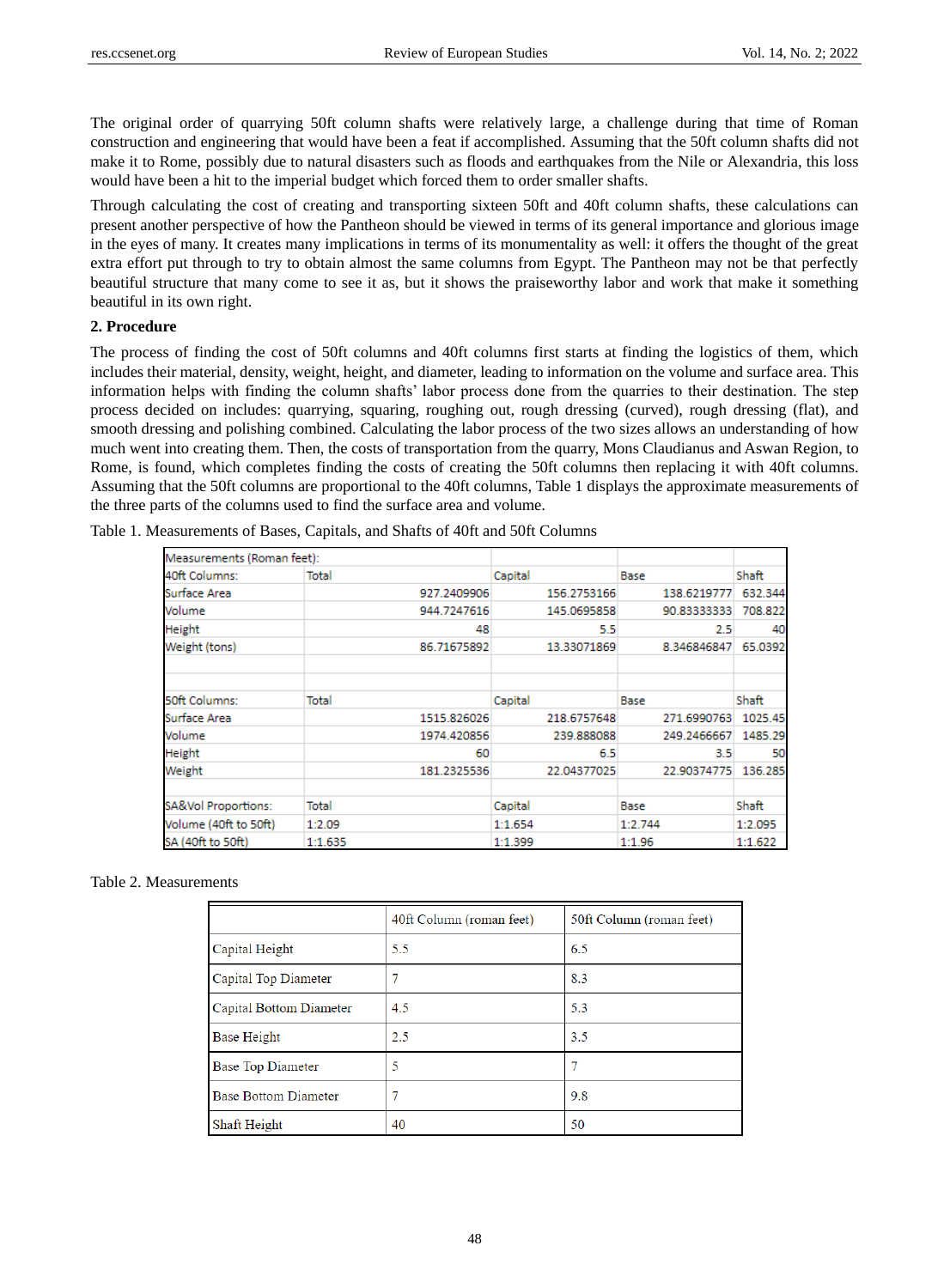In Table 2, it displays the calculation results of finding the surface area, volume, and proportions. These are based on the assumptions that the capitals are calculated as truncated cones, bases as truncated square pyramids, and shafts calculated as cylinders. These are not the exact geometries and will not produce exact results, but are relatively appropriate approximates for both the 40ft and 50ft calculations. In addition, the weight of the shafts, capitals, and bases are shown, calculated through using the density formula which requires the mean density of their respective materials and the volume of each. The shaft, made of granite, uses a mean density of 2.716 gm/cm^3 (Clark Jr., 1966), while the marble capitals and bases use a mean density of 2.72 gm/cm^3 (CAMEO). In addition to multiplying by the volume, a conversion factor (centimeter to roman feet is around 0.0338) needs to be multiplied because the densities are based on cm^3, but the volumes are based on roman feet.

Table 3. Labor Constants

|                                    | Work                                                          | Constant<br>(person-hours)        | Quantity<br>$(m, m^2 or m^2)$                                                                                                                                                                                       | Labor<br>(person-hours)                                                                                                           |
|------------------------------------|---------------------------------------------------------------|-----------------------------------|---------------------------------------------------------------------------------------------------------------------------------------------------------------------------------------------------------------------|-----------------------------------------------------------------------------------------------------------------------------------|
| quarry                             | quarrying                                                     | 40/m <sup>3</sup>                 | volume of block = $1 \text{ m}^3$                                                                                                                                                                                   | $40 = 80$ for<br>1 skilled <sup>®</sup>                                                                                           |
|                                    | squaring                                                      | 12.50/m <sup>2</sup>              | surface area of block = $8.09$ m <sup>2</sup>                                                                                                                                                                       | 101.13                                                                                                                            |
|                                    | roughing-out                                                  | 298.70 / m <sup>3</sup>           | volume to remove = $0.33$ m <sup>3</sup>                                                                                                                                                                            | 98.57                                                                                                                             |
|                                    | rough dressing<br>of curved surfaces <sup>®</sup>             | 23.69/m <sup>2</sup>              | area of curved surface = $5.34$ m <sup>2</sup>                                                                                                                                                                      | 126.50                                                                                                                            |
|                                    | rough dressing<br>of flat surfaces                            | 8/m <sup>2</sup>                  | area of flat ends = $0.39$ m <sup>2</sup>                                                                                                                                                                           | 3.12                                                                                                                              |
|                                    | <b>Completed labor</b>                                        |                                   |                                                                                                                                                                                                                     | 409.32                                                                                                                            |
|                                    | ä<br>$\mathbf b$                                              |                                   | Pegoretti's labor totals for quarrying are for 1 skilled and 2 unskilled workers.<br>This total is based on the calculation $a(z+0.50/x)$ provided by Pegoretti, where $a = 8$ and $x =$ the diameter of the curve. |                                                                                                                                   |
| of one column base.                | Labor totals for the production                               |                                   |                                                                                                                                                                                                                     |                                                                                                                                   |
| Location                           | Work                                                          | Constant<br>(person-hours)        | Quantity<br>(m, m <sup>2</sup> or m <sup>3</sup> )                                                                                                                                                                  | Labor<br>(person-hours)                                                                                                           |
| quarry                             | quarrying                                                     | 40 / m <sup>3</sup>               | volume of block = $0.22$ m <sup>3</sup>                                                                                                                                                                             | $8.80 = 17.60$<br>for 1 skilled                                                                                                   |
|                                    | squaring                                                      | 12.50/m <sup>2</sup>              | surface area of block = $2.40$ m <sup>2</sup>                                                                                                                                                                       | 30.00                                                                                                                             |
|                                    | roughing-out                                                  | 298.70 / m <sup>3</sup> (profile) | volume to remove = (volume of block, 0.22<br>$m3$ ) - (volume of base, 0.10 m <sup>3</sup> ) = 0.12 m <sup>3</sup>                                                                                                  | 35.84                                                                                                                             |
|                                    | 28.03/m <sup>2</sup><br>rough dressing<br>of curved surfaces* |                                   | area of curved surfaces = $0.40$ m <sup>2</sup>                                                                                                                                                                     | 11.21                                                                                                                             |
|                                    | rough dressing<br>of flat surfaces                            | 8/m <sup>2</sup>                  | area of flat ends = $0.95$ m <sup>2</sup>                                                                                                                                                                           | 7.60                                                                                                                              |
|                                    | <b>Completed labor</b>                                        |                                   |                                                                                                                                                                                                                     | 102.26                                                                                                                            |
|                                    |                                                               |                                   |                                                                                                                                                                                                                     | This total is based on the calculation $a(2+0.50/x)$ provided by Pegoretti, where $a - 8$ and $x -$ the diameter of the curve; in |
| of one column capital.<br>Location | the base.<br>Labor totals for the production<br>Work          | Constant                          | this case the value applied for the diameter of the curve is an average of the various diameters of the different elements of<br>Quantity                                                                           | Labor                                                                                                                             |
|                                    |                                                               |                                   | $(m, m^2 \text{ or } m^3)$<br>(person-hours)                                                                                                                                                                        | (person-hours)                                                                                                                    |
| quarry                             | quarrying                                                     | $40/m^{3}$                        | volume of block<br>$= 0.29$ m <sup>3</sup>                                                                                                                                                                          | $11.60 = 23.20$<br>for 1 skilled                                                                                                  |
|                                    | squaring                                                      | 12:50 fm <sup>2</sup>             | surface area of block.<br>$-2.66$ m <sup>2</sup>                                                                                                                                                                    | 33:25                                                                                                                             |
|                                    | roughing-out                                                  |                                   | 298.70 / m <sup>3</sup><br>volume to remove =<br>(volume of block, 0.29)<br>m <sup>3</sup> ) - (volume of capi-<br>tal, $0.14$ m <sup>3</sup> ) = $0.15$ m <sup>3</sup>                                             | 44.81                                                                                                                             |
|                                    | rough dressing<br>of curved surfaces                          | 27.11/m <sup>2</sup>              | area of curved surfaces<br>$= 1.02$ m <sup>2</sup>                                                                                                                                                                  | 27.65                                                                                                                             |
|                                    | rough dressing<br>of flat surfaces                            | 8/m <sub>5</sub>                  | area of flat surfaces<br>$= 0.63$ m <sup>2</sup>                                                                                                                                                                    | 5.04                                                                                                                              |

In Ben Russell and Justin Leidwanger's work, *The Energetics of Lost Cargoes: A New Perspective on the Late Antique Marzamemi 2 Wreck,* it explores the lost cargo of the Marzamemi 2 shipwreck, including logistics on parts of the cargo such as the marble shafts, capitals, and bases dimensions, and labor constants for each stage of production. Through using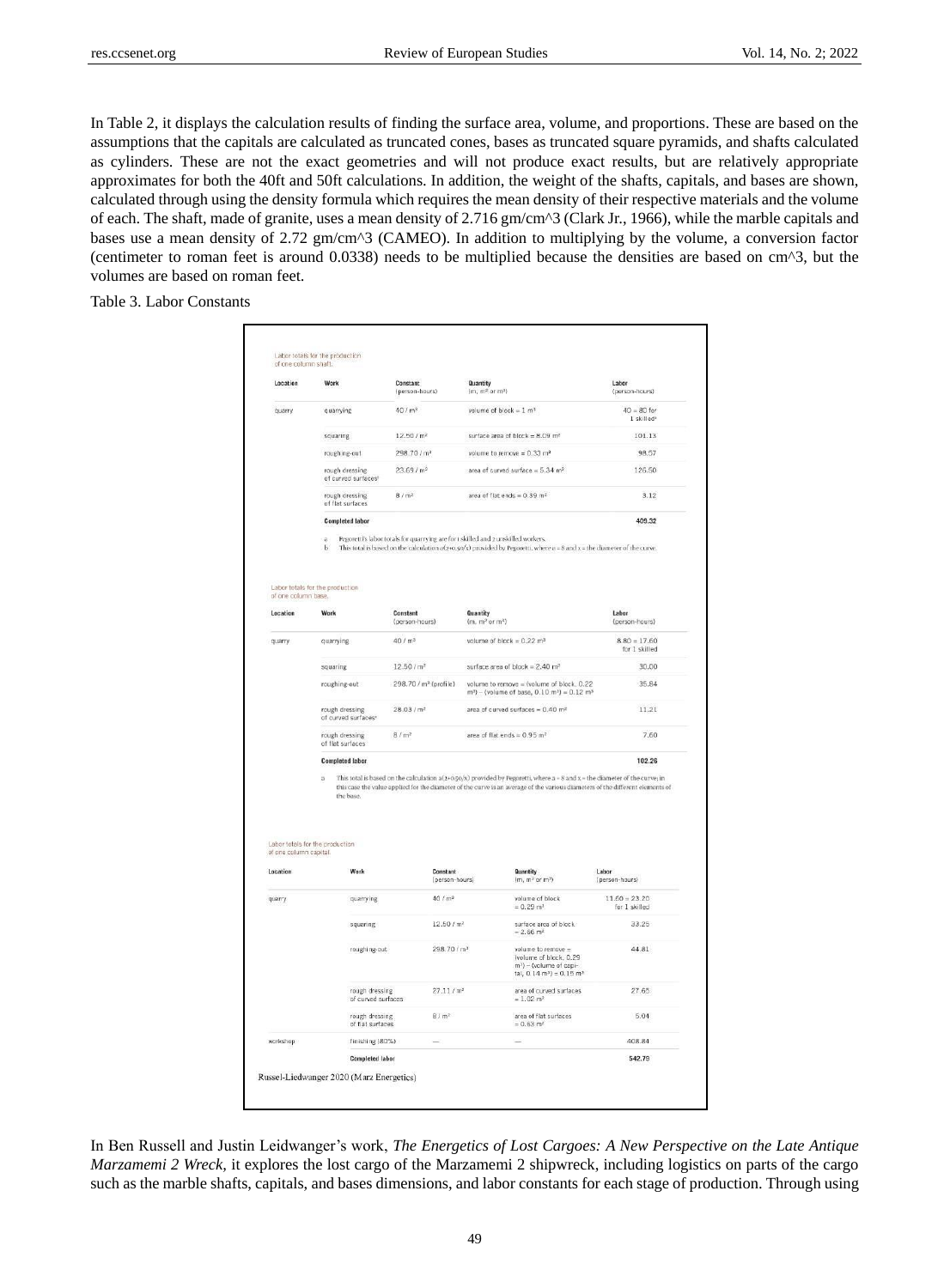the labor constants offered in their paper, seen in Table 3, the cost of the labor process for each stage in person-hours can be found through multiplying the respective constants at each stage by either surface area and volumes of each capital, base, and shaft shown in Table 2 depending on what the labor stage involves (Russel & Liedwanger, 2020).

However, due to the material differences between the shafts and the capitals and bases—the bases and capitals were made of marble and shafts were made of granite, which was a much harder material to work with—a multiplier of eight is applied to the granite in addition to the labor constants in order to create a more accurate calculation on the amount of labor that went into carving the shafts.

Table 4. Pegoretti Manual

| Labour estimates for the sawing of 1 $m2$ panel of stone in man-hours. |          |             |              |           |  |
|------------------------------------------------------------------------|----------|-------------|--------------|-----------|--|
| Source                                                                 | Porphyry | Granite     | White marble | Limestone |  |
| Pegoretti 1844-5                                                       | 461.4    | 184.4-218.4 | $21.3 - 30$  | $8 - 17$  |  |

The multiplier comes from Giovanni Pegoretti's manual, Manuale pratico per l'estimazione dei lavori architettonici, stradali, idraulici e di fortificazione per uso degli ingegneri ed architetti, showing that it takes around eight times more man hours to work on a panel of stone of granite than one of white marble (seen in Table 4); so by multiplying by the labor constant for marble shafts then multiplying by eight, it would offer an more appropriate estimate for the amount of person-hours that went into each stage of carving the granite shafts (Pegoretti, 1843).

| Labor Process (person-hours): |             |             |            |                       |
|-------------------------------|-------------|-------------|------------|-----------------------|
| 40ft Columns:                 | Capital     | Base        | Shaft      | Total                 |
| Quarrying                     | 5802.783431 | 3633.333333 | 226822.99  | 236259.106            |
| Squaring                      | 1953.441458 | 1732.774721 | 63234.3696 | 66920.5858            |
| Roughing Out                  | 43332.28527 | 27131.91667 |            | 1693800.67 1764264.88 |
| Rough Dressing (curved)       | 4236.623834 | 3885.574035 | 14980.2222 | 23102.42              |
| Rough Dressing (flat)         | 1250.202533 | 1108.975821 | 5058.74957 | 7417.92792            |
| Smooth Dressing/polishing     | 2109.716774 | 1871.396699 | 22764.3731 | 26745.4865            |
| Total                         | 58685.0533  | 39363.97128 | 2026661.38 | 2124710.4             |
|                               |             |             |            |                       |
| 50ft Columns:                 | Capital     | Base        | Shaft      | Total                 |
| Quarrying                     | 9595.523521 | 9969.866667 | 475291.553 | 494856.943            |
| Squaring                      | 2733.447061 | 3396.238453 | 102545.119 | 108674.804            |
| Roughing Out                  | 71654.5719  | 74449.97933 | 3549239.67 | 3695344.22            |
| Rough Dressing (curved)       | 5928.299985 | 7615.725108 | 24292.9386 | 37836.9637            |
| Rough Dressing (flat)         | 1749.406119 | 2173.59261  |            | 8203.60948 12126.6082 |
| Smooth Dressing/polishing     | 2952.122825 | 3667.93753  | 36916.2427 | 43536.303             |
| Total                         | 94613.37141 | 101273.3397 | 4196489.13 | 4392375.84            |

Table 5. Labor Costs

Note. Through using the labor constants and the multiplier for the granite shafts, the labor cost for each stage of carving out the shafts, bases, and capitals is calculated.

With the labor costs of carving out the shafts calculated, the next steps are to find the cost of supporting the workers at the quarries, Mons Claudianus and the Aswan Region, and the transportation costs for both sixteen 40ft and 50ft shafts from the quarries to Rome. The support costs were found through understanding the conditions at the quarries and how the workers were supplied with food. In Mons Claudianus and assuming the same in the Aswan quarries, there were 900 workers with one artaba supporting each of them every month; an artaba is a unit represented as wheat that provides enough caloric intake for one worker (Adams, 2001). 900 artabas a month to support 900 workers would accumulate to 10,800 artabas a year.

The first five steps of carving the shafts were done at the quarry sites, so by adding the number of person-hours it took for each of those steps (seen in Table 5), it allows for the calculation on how many years it took for the workers to work on the shafts and how many artabas needed to support them. As seen in Table 6, it divides up the total number of person-hours in the first five steps of the labor process among the 900 workers. Then, it divides it up into days and how long it would take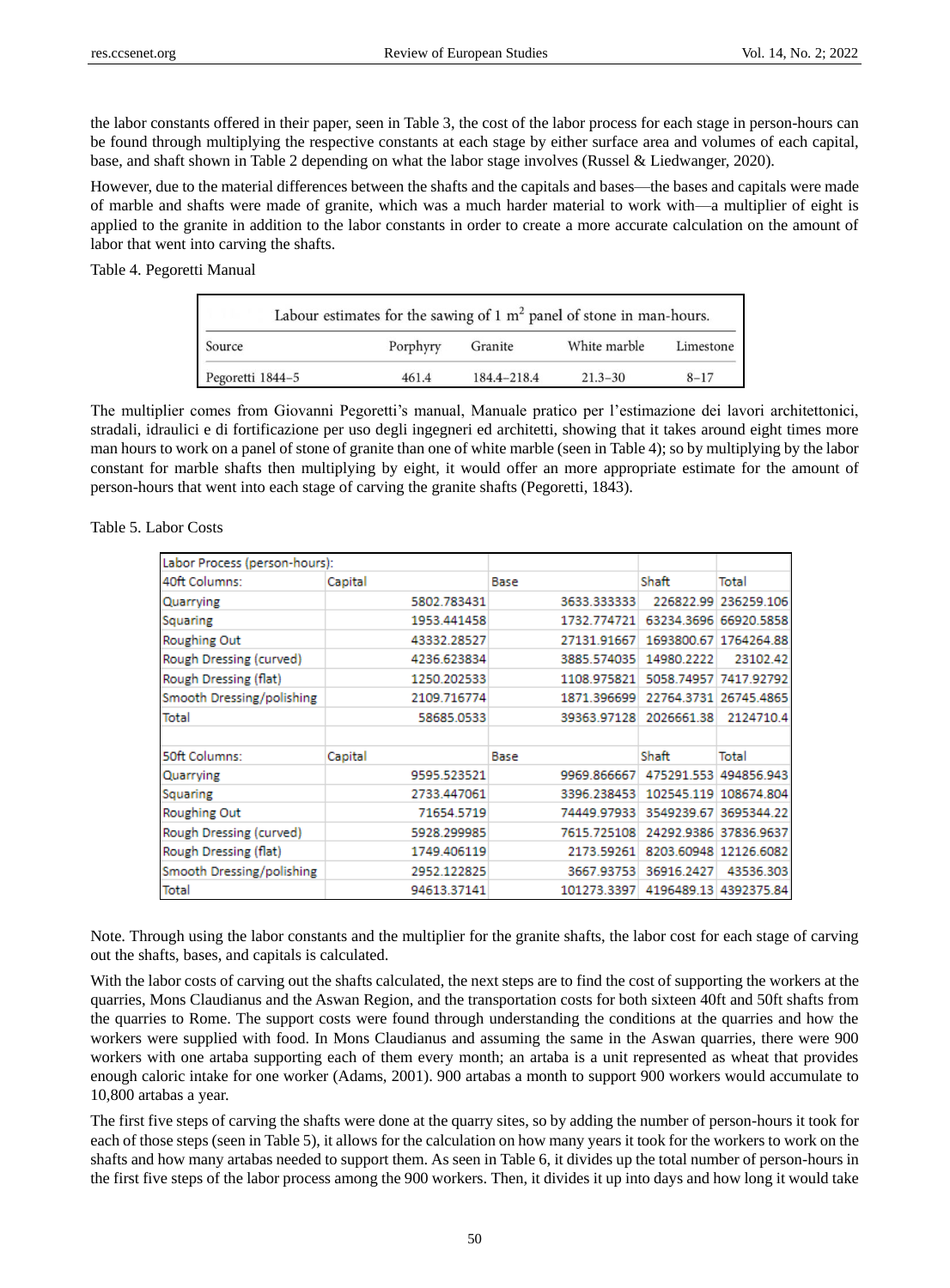to work on 12 shafts; by multiplying the annual amount of artabas needed to support the workers to the number of years it would take to finish working on the shafts, it would arrive at the total number of artabas needed. Using a conversion rate of one artaba to eight drachmas (Adams, 2001), the total number of artabas arrives at the Roman currency of drachmas. Instead of using a unit of food to show that cost even though it is easier to be converted to other Roman currencies, using a currency, drachmas in this case, gives a better understanding of the cost and therefore used instead. The same process is done with the four shafts in the Aswan Region.

Table 6. Worker Support Logistics

| Worker Support:                                                  |          |          |                                             |          |
|------------------------------------------------------------------|----------|----------|---------------------------------------------|----------|
| 1 artaba feeds 1 worker; 10,800 artabas per year for 900 workers |          |          |                                             |          |
| Mons Claudianus                                                  |          |          | Aswan Region                                |          |
| Quarry to RD flat (person-hours):                                |          | 2003897  | # of days till 900 workers finish 4 shafts: | 371.092  |
| # of days till 900 workers finish 1 shaft:                       |          | 92.77301 | Years till Quarry to RD flat on 4 shafts:   | 1.030811 |
| # of days till 900 workers finish 12 shafts:                     |          | 1113.276 | # of artabas needed:                        | 11132.76 |
| Years till Quarry to RD flat on 12 shafts:                       |          | 3.092434 |                                             |          |
| # of artabas needed:                                             |          | 33398.28 |                                             |          |
| Total artabas needed:                                            | 44531.04 |          |                                             |          |
| Total drachmas needed:<br>356248.4                               |          |          | $1$ artaba = 8 drachmas                     |          |
|                                                                  |          |          |                                             |          |
| Mons Claudianus                                                  |          |          | Aswan Region                                |          |
| 150 camels: 1 camel load holds 6 artabas                         |          |          | Total artabas needed to support camels:     | 5566.381 |
| 5400 artabas annually to feed 150 camels                         |          |          | Total drachmas needed:                      | 44531.04 |
| Total artabas needed to support camels:                          |          | 16699.14 |                                             |          |
| Total drachmas needed:                                           |          | 133593.1 |                                             |          |

Additionally, there would also have to be animals that would transport the wheat. If there was monthly delivery of wheat, that meant there needed to be 150 camels in service. A camel load was able to take six artabas, so 1,800 camel loads were necessary to support the workers at the quarries annually. In order to support the camels, since they each needed 1/10 of artaba per day, it gives a figure of 5,400 artabas a year. If the camels were in service to supply the workers of Mons Claudianus for around 3.09 years, then the camels would have needed around 16,699.14 artabas, or 133,593.1 drachmas. The same process is done with the camels and workers of the Aswan Region. During the second century, there was an average rate for hiring camels; two drachmas per day. For 150 camels, the animal requisition rate would be around 108,000 drachmas a year, so the cost for around 3.09 years of hire would be around 333,720 drachmas.

For Mons Claudianus specifically, there is 141km of land distance between its quarry and Coptos (Scheidel, 2013), before it would be sent down the Nile River and to the port of Alexandria. To cover the transportation cost of this distance, there needs to be 70 camels to carry around 65 ton 40ft column shafts and around 140 camels to carry around 136.2 ton 50ft column shafts. Camels can carry around 1000 kg (Adams, 2001), but assuming that there were camels with less physical physique, higher approximates were made. Using the realistic period of twenty days to transport one column shaft from Mons Claudianus to Coptos and ten days to prepare the transportation for a single column, since there were 12 (Adams, 2001), transporting them simultaneously would take about half a year, though it is approximated to a year when including the extra work of loading and unloading, wind factors, and weather factors such as haboobs and monsoons. To supply food for the camels that would transport the column shafts, since they need 1/10 artabas a day, it would take 210 artabas per month (2,520 artabas per year or 20,160 drachmas per year) to feed the 70 camels moving the 40ft column shafts and 420 artabas per month (5,040 artabas per year or 40,320 drachmas per year) to feed the 140 camels moving the 50ft column shafts. In addition, there was the animal requisition rate cost to add in; 70 camels for hire would cost 50,400 drachmas per year and 140 camels would cost 100,800 drachmas per year.

For the quarries in Aswan Region specifically, there was a river distance between the region and Coptos. The cost, calculated using the rate of 4.75 drachmas per 100 artabas per 100 km, would be 393.68 drachmas. The distance, around 259 km, is divided by 100 to get 2.59, multiply by 800, then divide it by 100 (based on the cost rate above) and multiply it by 4.75 to get 98.42, which is the cost of one column's journey from the Aswan Region to Caenopolis; there were four columns, so it would cost have cost around 393.68 drachmas.

With the journey from Coptos to the port of Alexandria, where it would then be transported to the port of Ostia, the distance would be around 879 kilometers, and using the river cost rate from before, it would lead to a cost of 304 drachmas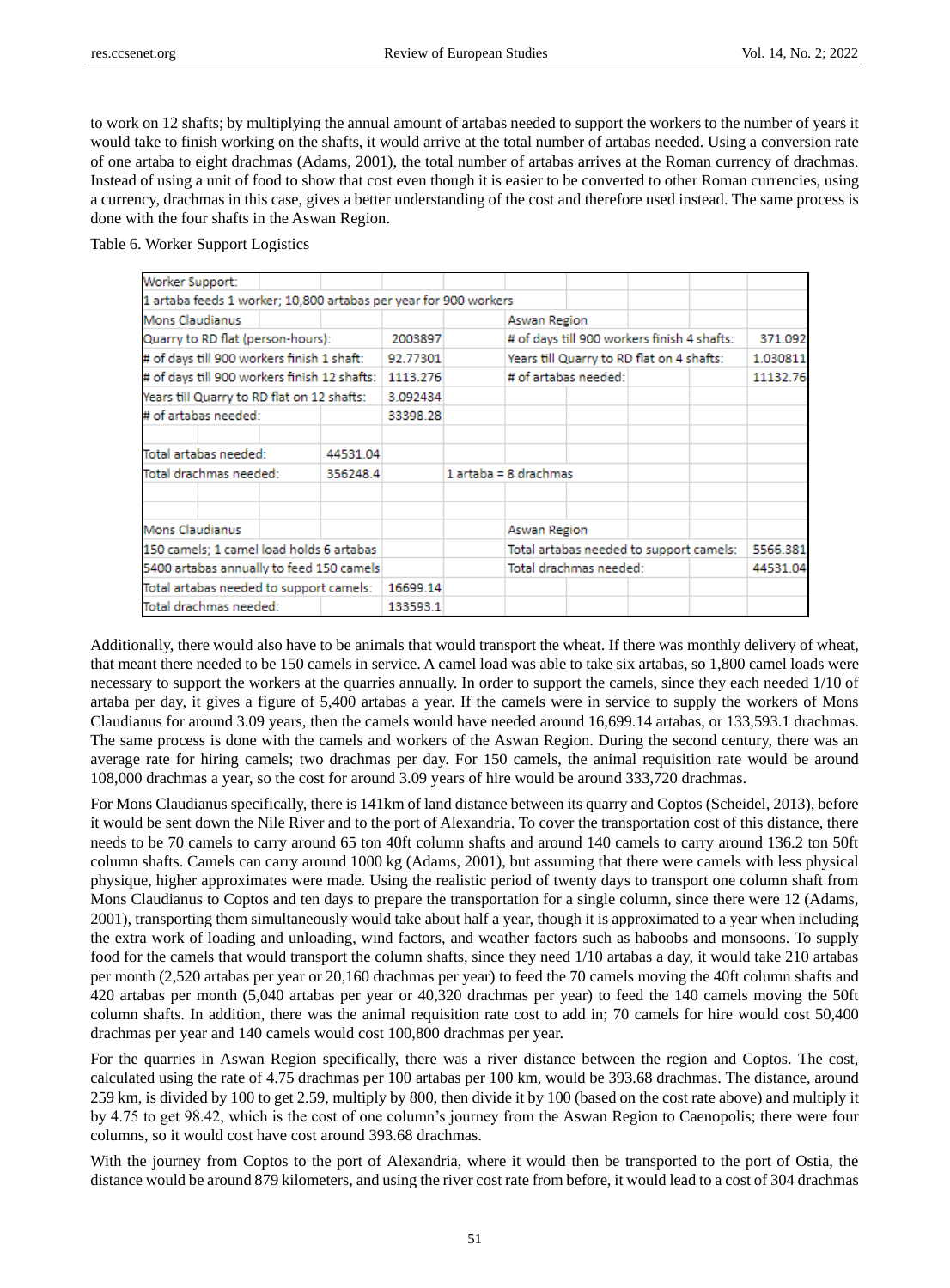to transport one column and 4864 drachmas to transport 16 of them. In addition, it would most likely also cost to unload and load the columns onto the boat before being transported down the river. Since the 40ft columns were around 65 tonnes (65,000 kilograms) and knowing that the Romans used the treadwheel crane to lift heavy objects (where four men could lift around 3000 kilograms), this would show that there is a need of around 86.66… people (Matthies, 1992). To account for those with illnesses, different physique, or other reserves, this number can be approximated up to 100 people. Assuming that it took these people around a week to load and unload the 65 tonne column, then if it were for 16 columns, it would take four months. Four months and 100 people would get 400 artabas per month, which is converted to 3200 drachmas per month for loading and unloading sixteen 65 tonne 40ft columns. If it were for the approximately sixteen 136 tonne 50ft columns, it would take 200 people to load and unload one, meaning 4 months to carry 16 columns, coming to around 6400 drachmas.

The last part in finding the transportation cost is to obtain the cost of the sea and river transport from the port of Alexandria to the port of Ostia to Rome. The distance needed to cover by sea is 2564 kilometers and through ORBIS, it explains that the wheat cost for this transport is two kilograms of wheat per kilometer, so multiplying 2564 by two would get the cost of 5128 kilograms of wheat, or around 171 artabas after the conversion of one artaba equaling 30 kilograms of wheat (Minnen, 2007). For 16 columns, it would cost around 2736 artabas or 21888 drachmas. Regarding the 23 kilometer distance between Ostia to Rome's river transport cost, by using the same rate of 4.75 drachmas per 100 artabas per 100 kilometers from before, it would come to a cost of 8.74 drachmas after multiplying 2.3 (from 23 kilometers) and eight (from 800 artabas burden); for 16 columns, this would lead to a river transport cost of 139.84 drachmas.

In total, the transportation cost from the quarries of Mons Claudianus and the Aswan Region to Rome with variables from unloading and loading to the amount of food the workers needed, came down to a cost of around 396026.12 drachmas. When converting it to sesterces, which was the currency at the time of the Pantheon's construction, it would be the cost of around 380794.35 sesterces. In Adams calculation on transportation cost in his entry "Who Bore the Burden," it shows 304600 drachmas is equivalent to 73221 denarii which gives the drachma to denarius conversion of 4.16. Understanding that the conversion from denarius to sesterces is four (Dennis, 2006), 396026.12 is divided by 4.16 and then multiplied four to get 380794.35 sesterces.

To compare the work that differed the most between the creation of the 40ft column shafts and the 50ft column shafts, which were solely in transportation, smooth work, and rough work, these costs would need to be added up for both orders in man-hours since smooth and rough work is calculated in man-hours. To convert transportation cost in sesterces to man-hours, the cost in drachmas is divided by two showing because in *The Works of Xenophon* (Xenophon, 1890), it explains how half a drachma per day gave a comfortable amount of subsistence for the workers. This calculation will give man-days since the conversion rate is in per-days, so another conversion rate is needed to find the cost in man-hours in order to suit the comparison. From Delaine's *The Pantheon Builders: Estimating Manpower for Construction* (Delaine, 2015), she mentioned how workers worked ten work hours per man-day, therefore, the transportation cost in man-days is multiplied by ten in order to get the cost in man-hours; this will result in a cost of 312427.6 man-hours for 16 40ft column shafts in transportation only. For the 16 50ft column shafts, the cost would be 344427.6 man-hours.

In total cost, the rough work (320623.7 man-hours), smooth work (364229.9 man-hours), and transportation cost (312427.6 man-hours) of 16 40ft column shafts is 997281.2 man-hours. For 50ft column shafts, its rough work (519944.7 man-hours), smooth work (590659.8 man-hours), and transportation cost (344427.6 man-hours) comes at a total cost of 1445032.2 man-hours.



Figure 7. Comparison

Note. The two pie charts display the total cost for 40ft and 50ft column shafts separately in the categories of rough work (blue), smooth work (orange), and transportation (gray).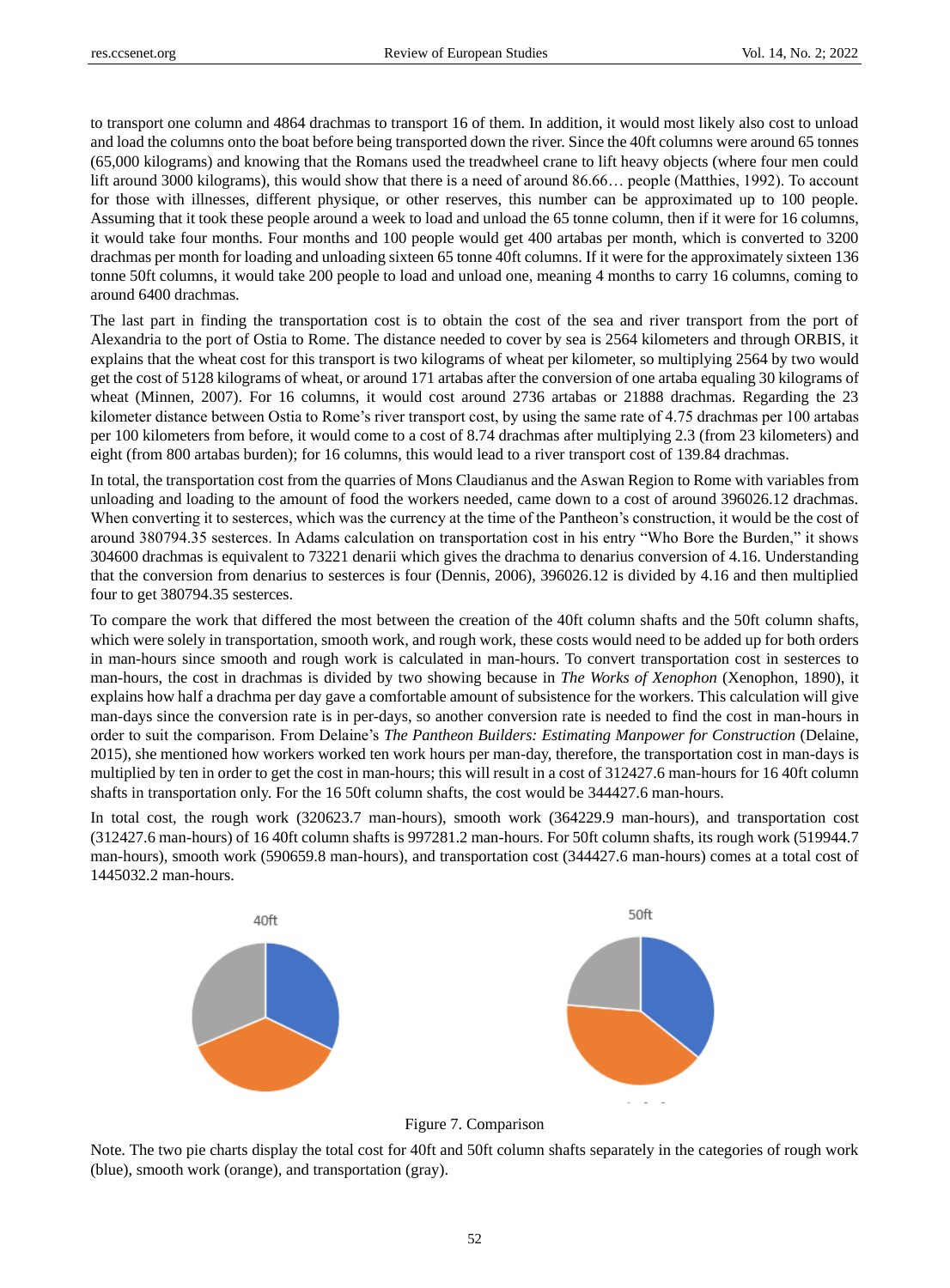#### **3. Discussion**

Through research, information on whether the existence of the order on 50ft column shafts has led to the conclusion that it was rather likely that it did exist and that something happened that led to the loss of the original order and the request for the new order of 40ft column shafts. Obtaining the calculation that it took around 1445032.2 man-hours to complete the original order from quarrying (smooth and rough) to transporting from the quarries to Rome, it would have taken around 1.67 years to have completed it; this is from dividing the total man-hours by 100, because around 100 people (approximated previously) worked on the shafts; then by 24, to get the number of days; then by 30, to get the number of months; and then by 12, to get the number of years. This brief calculation excludes the fact that four of the shafts were done at a different quarry with a different number of people, supporting the possibility that it might have taken even less than 1.67 years. Since the Pantheon's project may have begun around 118 AD (University of Washington, 2004) and finished around 126 AD (History.com Editors, 2018), this time span allows for a second order to happen and therefore, increases the chance of 50ft column shaft order's existence.

Besides the visible evidence seen physically at the Pantheon, there are also possible explanations found by the transportation paths taken when moving the column shafts from the quarry to the destination. This includes the likelihood of floods from the Nile River in Egypt, which may have caused a shipwreck; the columns were transported during the summer, which is when the "annual Nile flood from June to September" occurred (Adams, 2001). Another possibility for the inability to complete the transportation of the original order is due to the intense heat that may have happened during the summer which would preclude the transport of the shafts; this is especially true in the Aswan region.

In addition to where the transportation of the possible 50ft columns ended, another aspect in consideration would be when they were lost and how long it would have taken for people to realize before re-ordering the 40ft columns. For instance, if the columns were lost in the early stages of the transportation, in the Nile River, then the news of the loss of columns would be faster discovered and spread in comparison to if the columns were lost in transit across the sea to Rome. Since the river was used often for transportation of other goods by Egyptians and foreign merchants alike, logically, it would make sense for them to quickly find out or even witness the loss of the 50ft columns and reorder right away; however, this is less likely if the columns were able to make it to sea due to its vastness and other additional factors, creating more delay in transporting columns to Rome and making it more vague on the time span in which it took for people to discover the loss. This also raises the discussion regarding the possibility of the columns being broken in sea transit due to natural causes or human error, which would result in an immediate discovery and reordering process. These are all scenarios that may create additional delay and may fluctuate the costs of work and transportation; people would have to work longer, and there would have to be transportation back to Coptos to pick up the new columns.

#### **4. Conclusion**

Upon visiting the Pantheon today, it lacks all of its beautiful embellishments and decorations that were once there during the completion of it. Even so, its structures and bareness to it still shines as a monumental and impressive piece of work. The evidence presented here are not to make people see the Pantheon any differently from before or to look down upon it for its flaws and imperfections, but rather to see it in a new positive way for how much additional work and effort was put in it in order to complete it for those during the first century and even today to see it in awe in its closest to ideal form. It nonetheless still displays the raw visions of the architects, Apollodorus and the emperor himself, and the amount of passion behind this work, leaving behind a booming legacy and an exemplary mark on today's architecture. If it had been built in the way that it originally should have been, it would have lacked key aspects in terms of its monumentality in which that is the messages on grit, flexibility, and brevity to adapt in order to make the Pantheon still look as grandiose and idealistic as possible even with the major change to one of its crucial components.

## **References**

Marble. (2020). *CAMEO.* Retrieved October 28, 2021, from http://cameo.mfa.org/wiki/Marble

- The Relative Value of Ancient Coinage. (2006). *CAMPVS.* Retrieved October 28, 2021, from http://thecampvs.com/2006/03/21/the-relative-value-of-ancient-coinage/
- Convert foot [Rome] to cm Conversion of Measurement Units. (2022). *ConvertUnits.com.* Retrieved October 28, 2021, from https://www.convertunits.com/from/foot [Rome]/to/cm
- Pantheon. (2018). *History.com*. Retrieved October 28, 2021, from https://www.history.com/topics/ancient-greece/pantheon
- The Imperfect Perfection of The Pantheon in Rome. (2016). *Roma Experience*. Retrieved October 28, 2021, from https://www.romaexperience.com/post/the-imperfect-perfection-of-the-pantheon-in-rome
- The Stanford Geospatial Network Model of the Roman World. (2013). *Stanford University Libraries*. Retrieved October